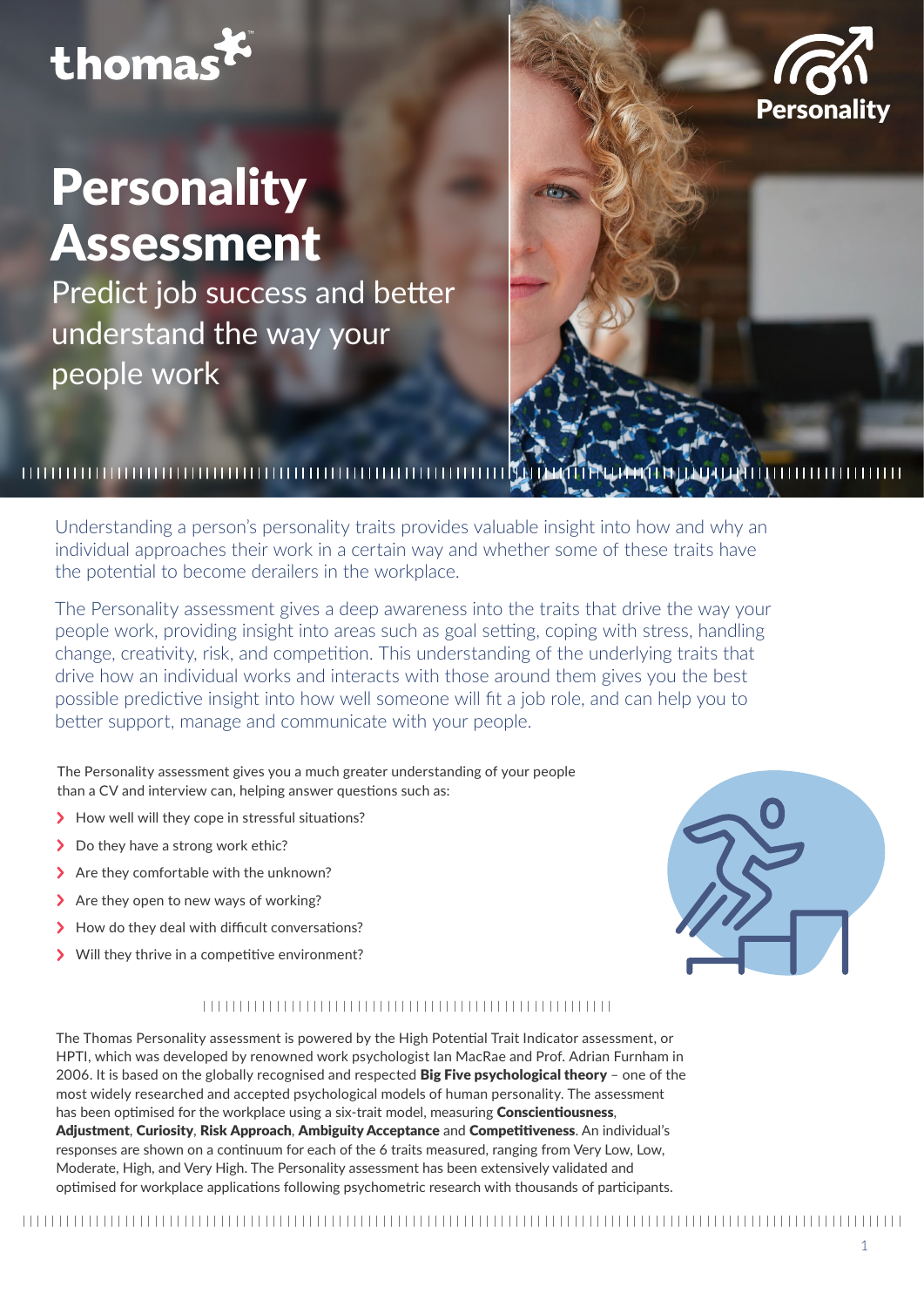

### **What is personality?**

Personality is the combination of values, world views, set responses, patterns of thought, and characteristics, which are relatively stable aspects of an individual. It is the innate qualities of a person that have evolved through a combination of genetic and environmental factors. All these characteristics develop at an early age and usually remain stable and constant in a person.

By incorporating a personality assessment into your hiring process, you will understand more about an individual's openness to change, whether they thrive in competitive environments, how they adjust to stressful situations and whether they are more likely than others to strive for success.

#### 

#### **How can the Personality assessment help you?**

When you are recruiting a new member of your team, knowing that they have the right experience and qualifications is one thing, but these do not effectively predict the likelihood of success in the role. Research by the American Psychology Association inc. by Frank L. Schmidt & John E. Hunter (1998) showed that individuals' personality traits as well as behavioural traits and aptitudes are better linked to higher employee productivity and performance in one's role compared to their past experiences.



Thomas' Personality assessment enables you to look at different personality traits in context to different roles. Here are some examples of how measuring specific personality traits can give you insight into an individual's potential for success in a particular role.

#### **The competitive, goal-focused Sales Manager**

Thriving in changing and ambiguous environments is essential in the current landscape of sales (Ambiguity Acceptance trait). By looking for individuals motivated by power and influence (examining the levels of the Competitiveness trait they display), you will recruit a manager that will want to win and drive your sales strategy. Equally important for a successful Sales Manager is being self-motivated, focused on goals as well as how to reach them (their Conscientiousness).

#### **The diligent, outgoing successful Salesperson**

[Studies](https://www.thomas.co/resources/type/whitepapers/what-good-looks-like) indicate that conscientiousness as well as extraversion (which is an element of Curiosity) are related to sales success. However, conscientiousness has been found to be the most significant and positive predictor of sales performance in a meta-analytic review of predictors of job performance for salespeople (Vinchur, Schippmann, Switzer et al. 1998).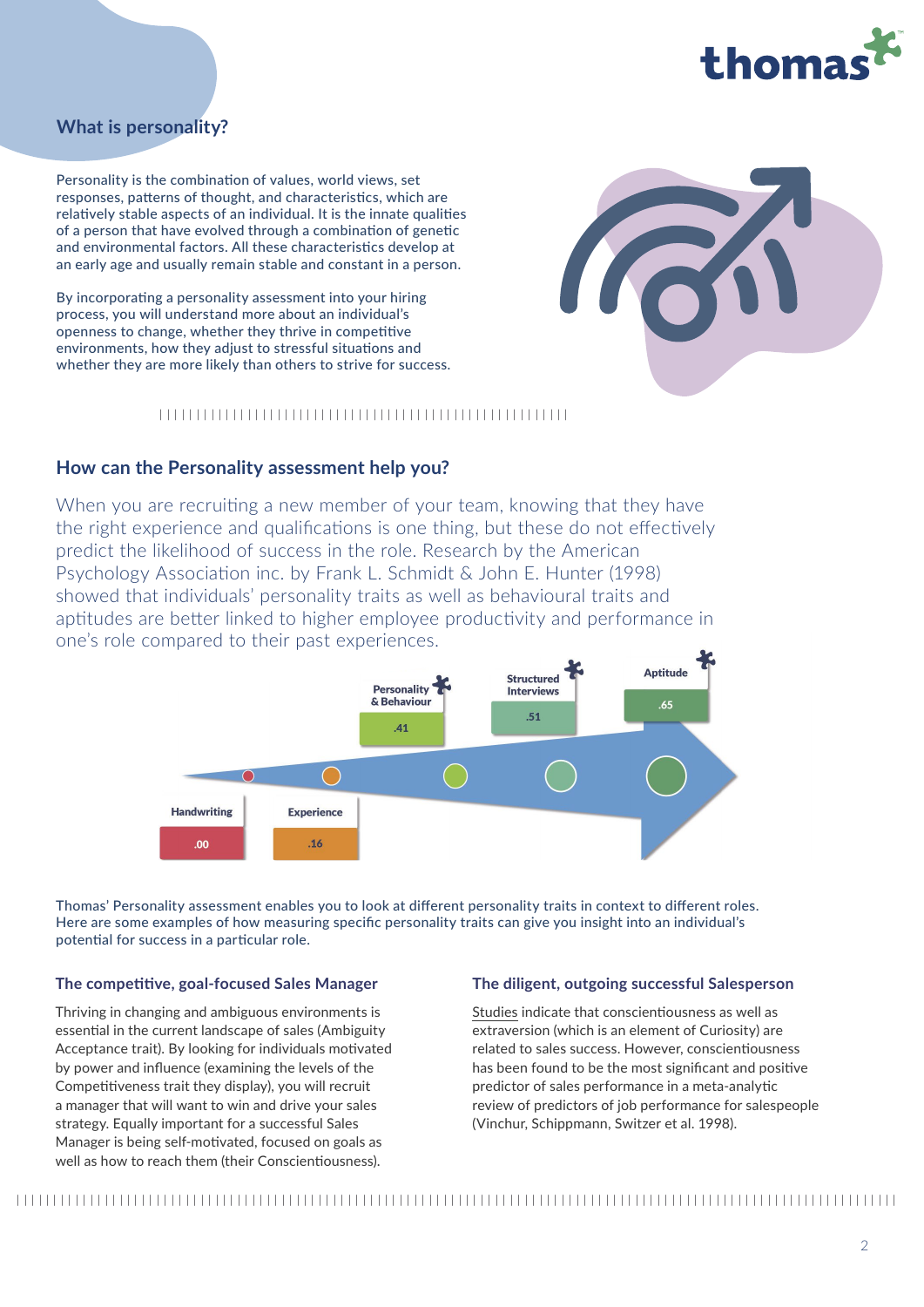

#### **The emotionally adjusted, comfortable with uncertainty Leader**

Insight into someone's leadership style can assist you in recruiting the right person for your next leadership role. Knowing that they can drive innovation in their team (their Curiosity) but still make their team feel comfortable through high pressure and stressful situations (high levels of Adjustment) is crucial with employees' mental health becoming an increasing concern for organisations today.

#### **The conscientious, exceptionally composed Healthcare worker**

Healthcare workers face extremely stressful situations daily, so ensuring that you recruit someone that will be calm under pressure and stay composed in most circumstances (having a high level of Adjustment) will ensure that you retain your key personnel in these roles.

### 

#### **What do you get from the Personality assessment?**

Thomas Perform helps you explore how someone's personality influences their suitability for certain roles and delves into their fit further with our dynamic interview guides.

When used for recruitment, alongside the Behaviour and Aptitude assessments, the Personality assessment can help you match an individual's personality and behavioural traits as well as aptitudes to those that are important for success in the role.

This invaluable insight can help you to reduce unconscious bias, make better, more informed people decisions and build an engaged, productive workforce.

*We've put in robust processes with regards to the aptitude, behaviour and personality assessments at the recruitment phase, so we have a well-rounded view of a candidate.*

**Alan Reilly, Organisation Learning & Development Manager, Version 1**